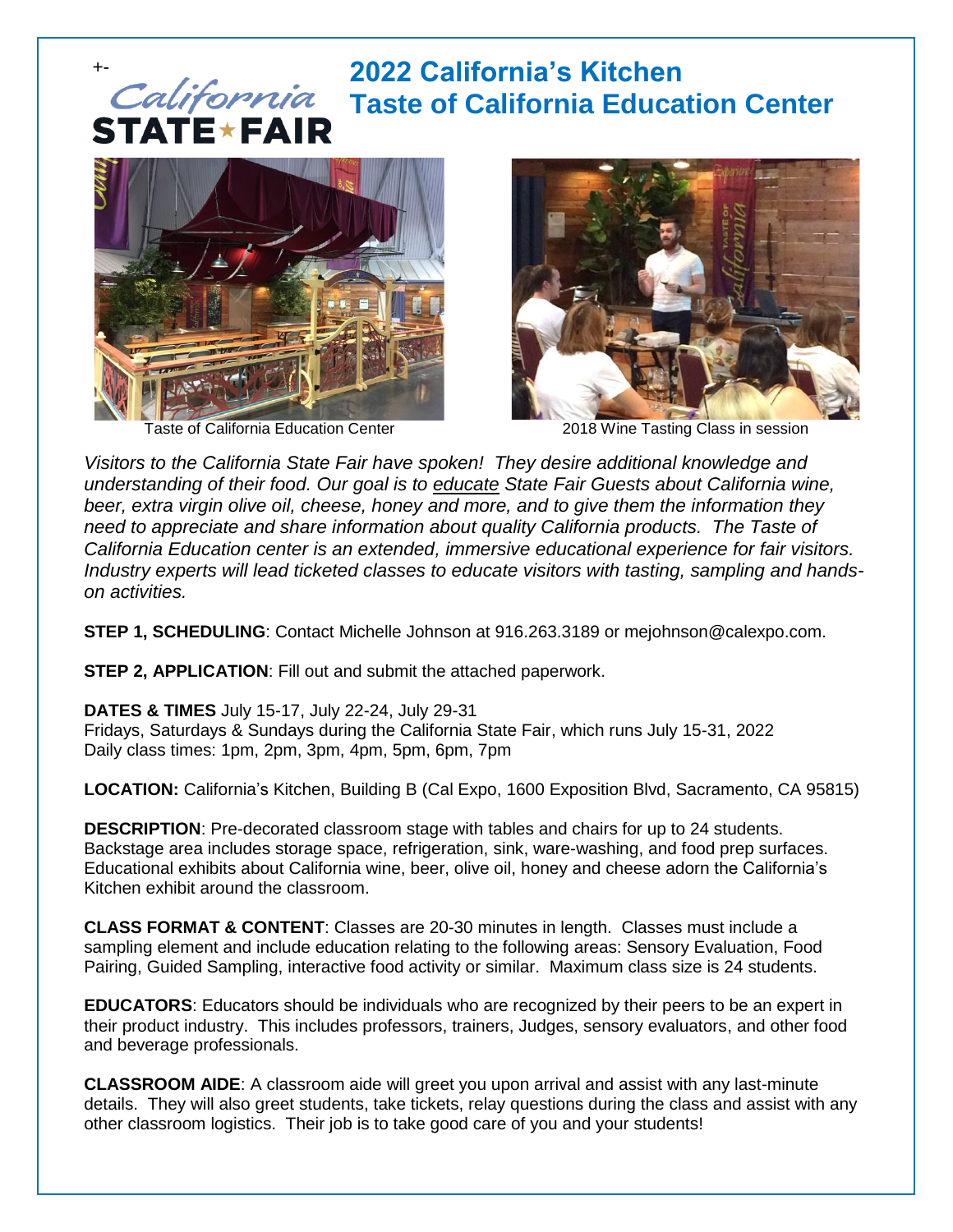**DISTRIBUTED MATERIALS**: You are welcome to distribute supplemental materials such as pamphlets, fliers, coupons, etc. No Stickers. Submit printed materials to Michelle Johnson in advance for approval.

**CLASSROOM EQUIPMENT & SUPPLIES**: A projector, large white board (also used as projection screen), green apples, water, and variety of olive oils and wines from the 2022 competitions are available for your use, must request in advance. Also available for use: disposable soufflé cups and lids for olive oil tasting and disposable wine glasses. If you will need to use the projector, please bring your own lap top.

**DELIVERIES**: You can drive your vehicle right up to the building to drop off your materials on the morning of your classes. A Delivery Pass is required to deliver your materials. If needed, please indicate on the Supplies Request Form. You can also ship items to the Fairgrounds, please inquire.

**ADVERTISEMENTS & FLIERS**: Please feel free to promote tickets sales to your classes. Any printed materials using the California State Fair or Cal Expo logos must be approved by the Cal Expo Marketing Department in advance; submit to Michelle Johnson. All promotions or advertising conducted on Cal Expo Fairgrounds must be conducted within the classroom area only.

**SALES**: Sales are allowed by educators. You will need the ability to issue receipts (handwritten, emailed or printed) and fill out a record of sales at the end of each day. Please bring your own cash box or point of sales system, such as a [Square](https://squareup.com/) Reader, if desired. **No alcohol sales are permitted**, however you may take orders or conduct wine club registration. Educators are given a 2 hour time slot for sales, per class taught, at a sales station which includes a small table. Each time slot begins at the scheduled start time of their class. Educators may bring an "assistant" to conduct sales while class is in session to service fair guests who are not enrolled in the class.

**CREDENTIALS**: Educators will receive 2 admission credentials, and 1 parking pass for the day(s) of their classes during the fair. A Delivery Pass is needed to drop off materials to the building in the morning before the fair opens. If needed, please indicate on the Supplies Request Form.

**MEGAN'S LAW FORMS**: Required of all people who interact with the public at the Fair. Include any assistants as well.

**CLASSROOM BUY-OUT**: The Classroom can be reserved for private events and classes. The rate is \$100/hour. Please inquire for more details.

**CONTACT**: Michelle Johnson at 916.263.3189 or at [mejohnson@calexpo.com](mailto:mejohnson@calexpo.com)





Classroom from above Educator morning news interview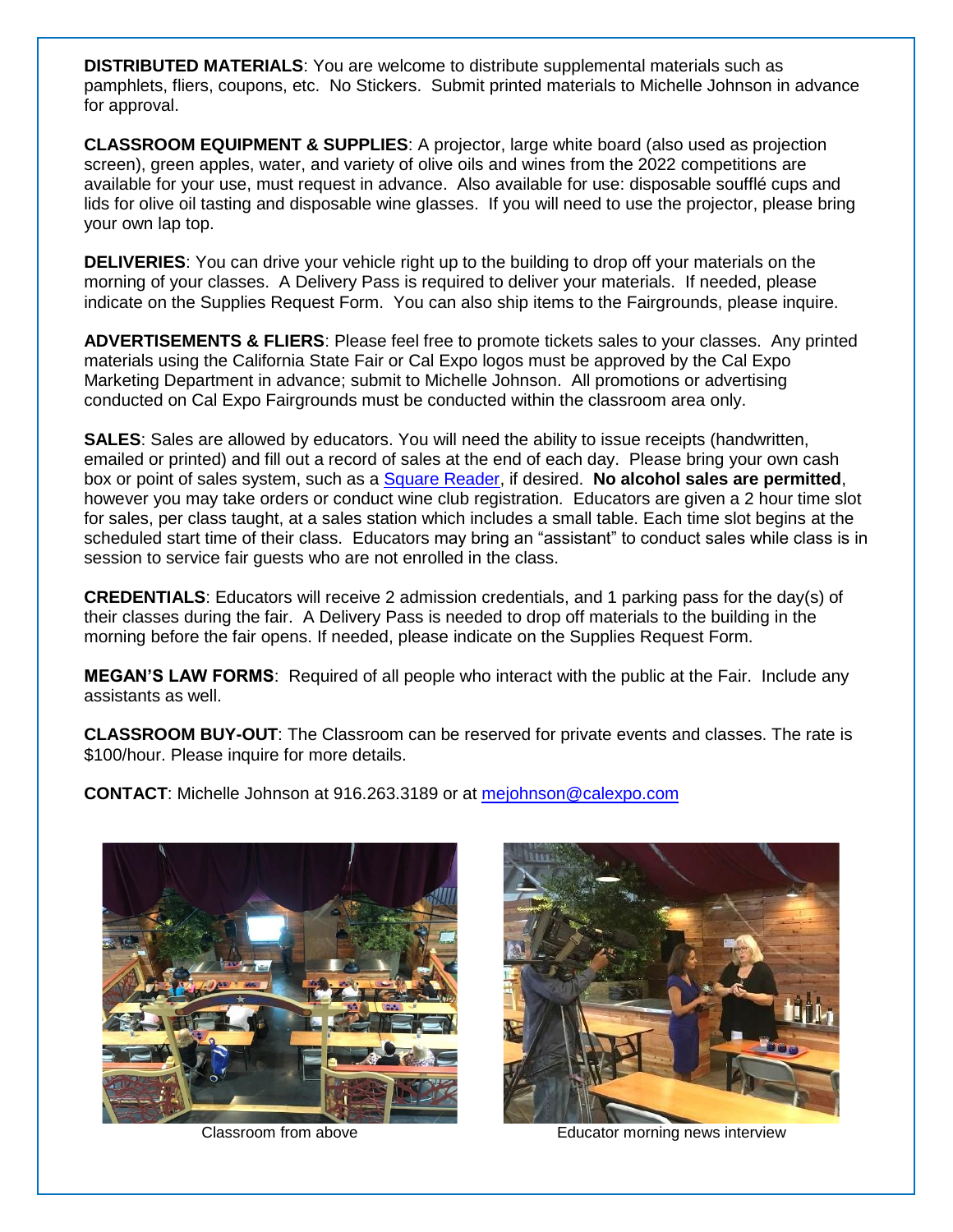## **2022 California's Kitchen Taste of CA Educator Application**

| SUBMIT FORMS TO:       | Michelle Johnson<br>mejohnson@calexpo.com<br>916.263.3189  | California State Fair<br>P.O. Box 15649<br>Sacramento, CA 95852 |
|------------------------|------------------------------------------------------------|-----------------------------------------------------------------|
|                        | Name of Business/Organization Representing (if applicable) |                                                                 |
| <b>Educator Name</b>   |                                                            |                                                                 |
| Professional Title     |                                                            |                                                                 |
| <b>Phone Number</b>    |                                                            | Cell phone Number (for day of presentation)                     |
| <b>Mailing Address</b> |                                                            |                                                                 |
| City                   |                                                            | State, Zip Code                                                 |
| <b>Email Address</b>   |                                                            |                                                                 |
| Website                |                                                            |                                                                 |

**Scheduled Dates & Times:** (Scheduled with Coordinator)

| <b>Friday</b> | <b>Saturday</b> | <b>Sunday</b> | <b>Friday</b> | <b>Saturday</b> | Sunday        | <b>Friday</b>   | <b>Saturday</b> | Sunday     |
|---------------|-----------------|---------------|---------------|-----------------|---------------|-----------------|-----------------|------------|
| July 15       | July 16         | July 17       | July 22       | July 23         | July 24       | July 29         | July 30         | July 31    |
| 1pm<br>$\Box$ | $\Box$ 1pm      | 1pm           | 1pm           | $\supset$ 1pm   | 1pm           | 1 <sub>pm</sub> | 1pm             | 1pm        |
| 2pm           | $\Box$ 2pm      | $\Box$ 2pm    | 2pm           | $\Box$ 2pm      | $\Box$ 2pm    | 2pm             | 2pm             | $\Box$ 2pm |
| 3pm           | $\Box$ 3pm      | $\Box$ 3pm    | 3pm           | $\Box$ 3pm      | $\Box$ 3pm    | 3pm             | 3pm             | 3pm        |
| 4pm           | $\Box$ 4pm      | $\square$ 4pm | 4pm           | $\Box$ 4pm      | $\supset$ 4pm | $\Box$ 4pm      | 4pm             | $\Box$ 4pm |
| 5pm           | 5pm             | $\square$ 5pm | 5pm           | $\Box$ 5pm      | $\square$ 5pm | 5pm             | 5pm             | 5pm        |
| 6pm           | $\Box$ 6pm      | $\square$ 6pm | 6pm           | $\Box$ 6pm      | $\square$ 6pm | 6pm             | 6pm             | 6pm        |
| 7pm           | 7pm             | $\Box$ 7pm    | 7pm           | $\supset$ 7pm   | $\exists$ 7pm | 7pm             | 7pm             | 7pm        |

### **Topic:**

| I □ Wine             | □ Honey  |
|----------------------|----------|
| $\blacksquare$ Beer  | □ Cheese |
| <b>I</b> □ Olive Oil | □ Other: |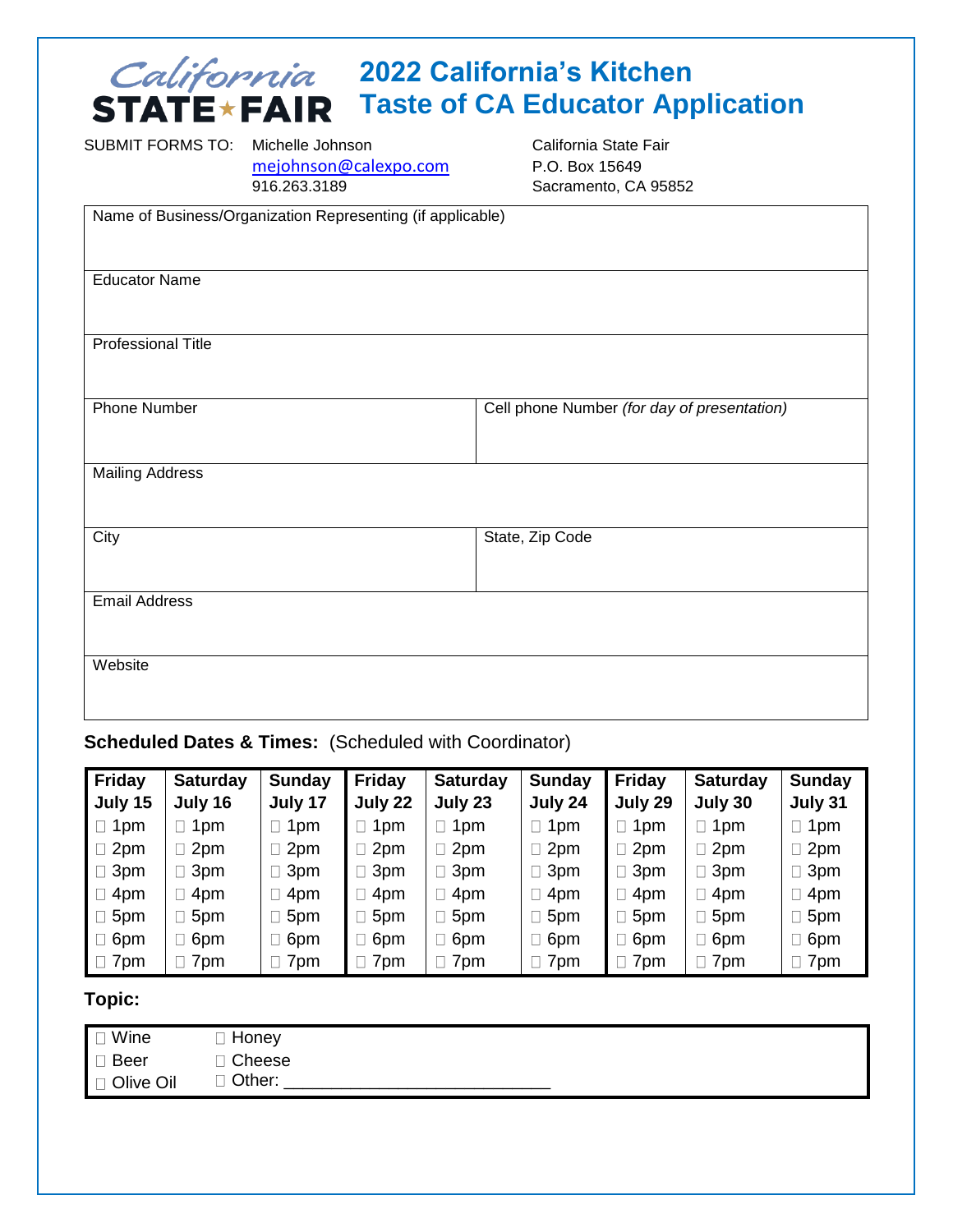## **2022 California's Kitchen STATE \* FAIR** Taste of California Education Center

SUBMIT FORMS TO: Michelle Johnson California State Fair

[mejohnson@calexpo.com](mailto:mejohnson@calexpo.com) P.O. Box 15649 916.263.3189 Sacramento, CA 95852

**CLASS DESCRIPTIONS** *(use additional pages if necessary)*

**This is your sales pitch!** Use an appealing title and a 2-3 sentence description that will entice guests to buy a ticket to your class. Please include one sentence telling people who you are or what qualifies you as an expert.

Class Title

Dates & Times of this Class

Class Description

Class Title

Dates & Times of this Class

Class Description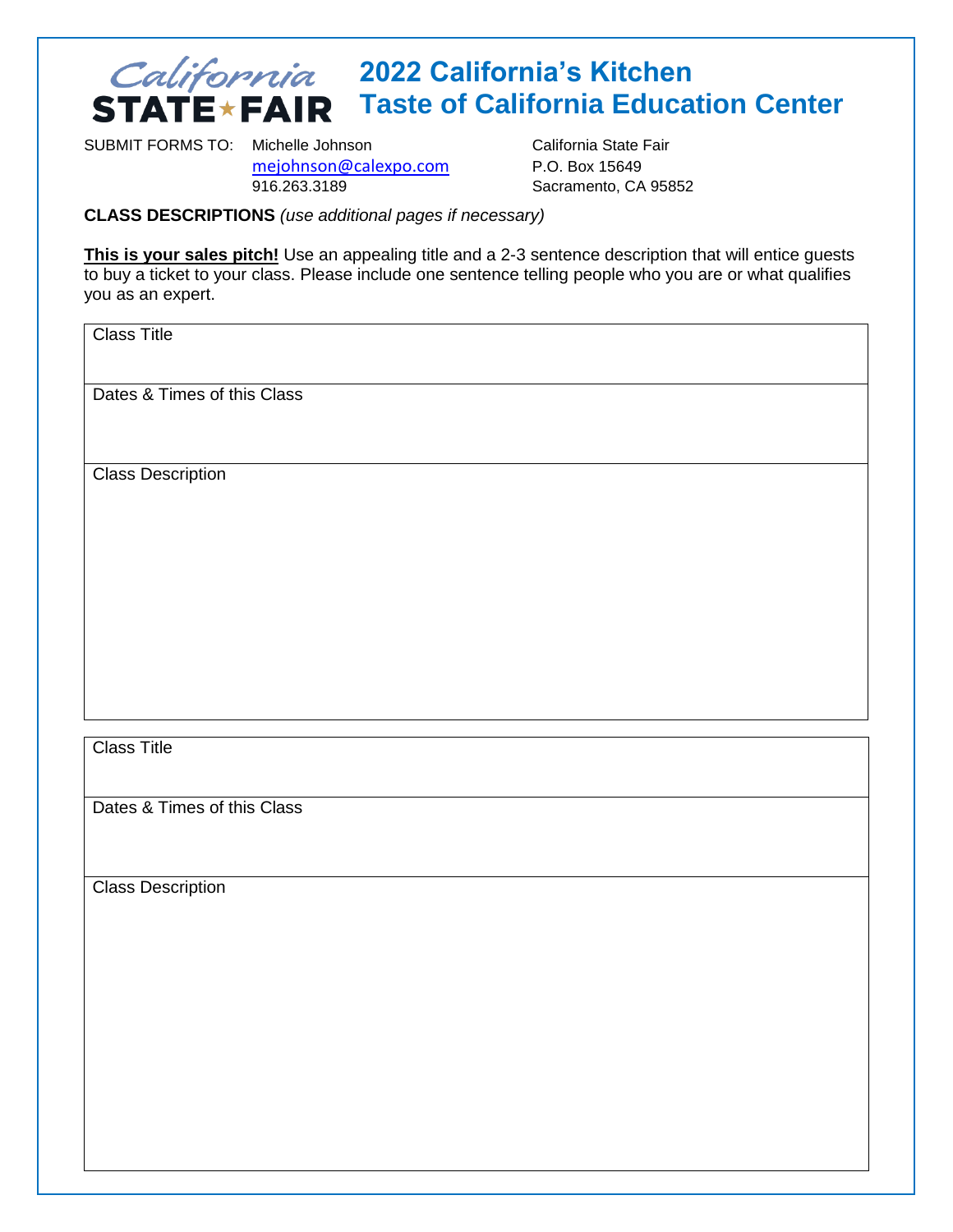# **2022 California's Kitchen STATE \* FAIR** Supplies Request Form

Contact Name:

Organization:

Contact Phone Number:

#### **DELIVERY PASS**

| Will you need a Delivery Pass for a vehicle to move equipment and supplies to the building |
|--------------------------------------------------------------------------------------------|
| the morning of your class(es)? $\Box$ Yes $\Box$ No                                        |

### **SUPPLIES NEEDED**

Available supplies: Olive oil, wine, palate cleansers, soufflé cups/lids, plastic wine cups and office-type supplies

| Date:<br>(list all requested supplies | Date:<br>(list all requested supplies | Date:<br>(list all requested supplies |
|---------------------------------------|---------------------------------------|---------------------------------------|
| Be specific and include quantities)   | Be specific and include quantities)   | Be specific and include quantities)   |
|                                       |                                       |                                       |
|                                       |                                       |                                       |
|                                       |                                       |                                       |
|                                       |                                       |                                       |
|                                       |                                       |                                       |
|                                       |                                       |                                       |
|                                       |                                       |                                       |

| Date:<br>(list all requested supplies<br>Be specific and include quantities) | Date:<br>(list all requested supplies<br>Be specific and include quantities) | Date:<br>(list all requested supplies<br>Be specific and include quantities) |
|------------------------------------------------------------------------------|------------------------------------------------------------------------------|------------------------------------------------------------------------------|
|                                                                              |                                                                              |                                                                              |
|                                                                              |                                                                              |                                                                              |
|                                                                              |                                                                              |                                                                              |
|                                                                              |                                                                              |                                                                              |

Questions regarding Credentials: *Michelle Johnson* [mejohnson@calexpo.com,](mailto:mejohnson@calexpo.com) 916.263.3189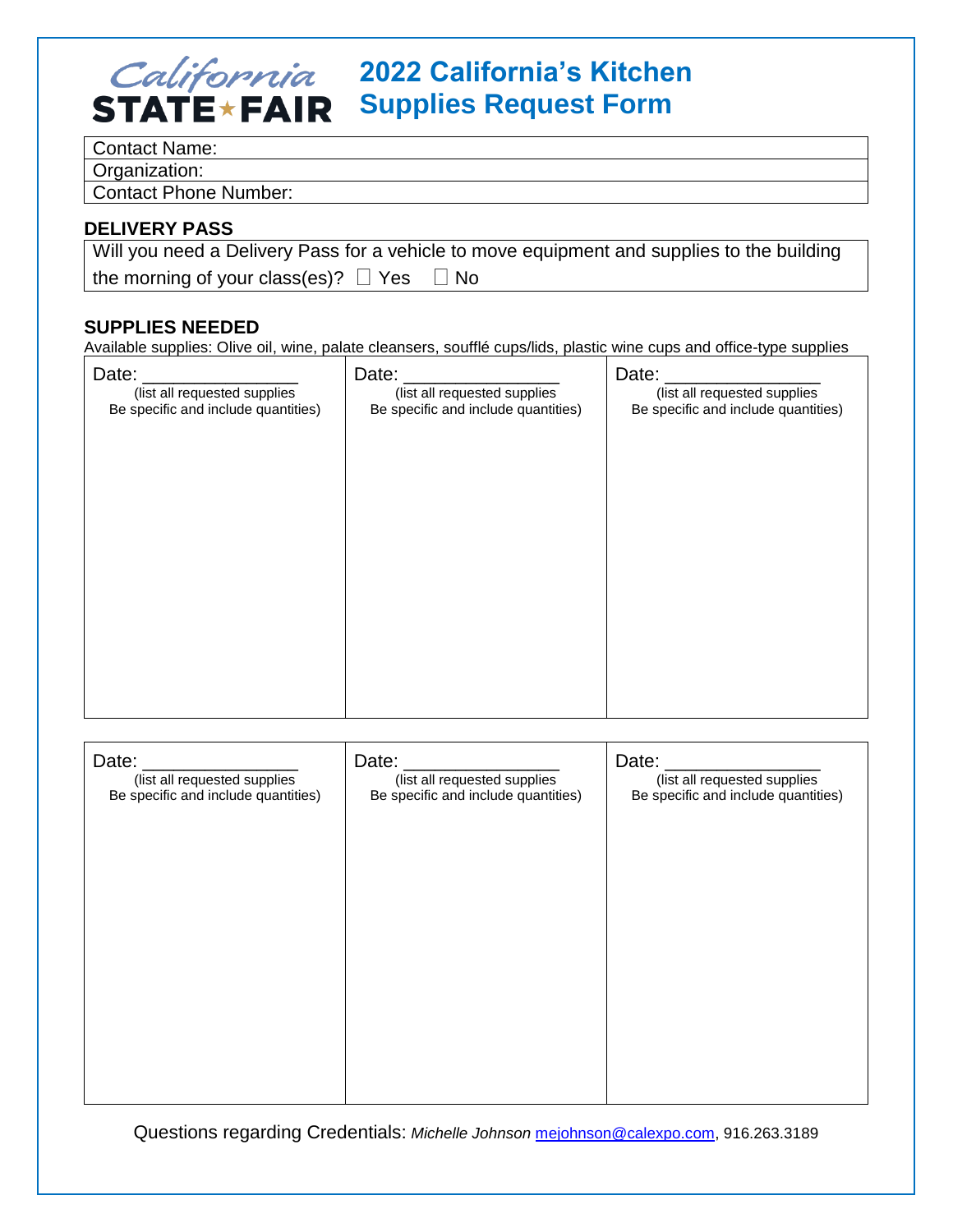#### **CALIFORNIA EXPOSITION AND STATE FAIR 2022 CALIFORNIA'S KITCHEN Letter of Understanding**

| This Letter of Understanding is between CALIFORNIA EXPOSITION AND STATE FAIR, hereafter<br>referred to as "Cal Expo" and __<br>hereinafter referred |                                                                                                                                                                                                                                                                                                                                                                                                                                                                                                                                                                                                                                                                                                                                         |  |  |  |  |
|-----------------------------------------------------------------------------------------------------------------------------------------------------|-----------------------------------------------------------------------------------------------------------------------------------------------------------------------------------------------------------------------------------------------------------------------------------------------------------------------------------------------------------------------------------------------------------------------------------------------------------------------------------------------------------------------------------------------------------------------------------------------------------------------------------------------------------------------------------------------------------------------------------------|--|--|--|--|
| to as "Demonstrator".                                                                                                                               | (your full name)                                                                                                                                                                                                                                                                                                                                                                                                                                                                                                                                                                                                                                                                                                                        |  |  |  |  |
|                                                                                                                                                     | Under this agreement, Demonstrator will participate as an <b>Educator</b> , providing education to fair guests<br>in the "Taste of California Education Center" Building B, on the following date(s) & time(s):                                                                                                                                                                                                                                                                                                                                                                                                                                                                                                                         |  |  |  |  |
|                                                                                                                                                     | Cal Expo will provide: Classroom stage and equipment, approved classroom materials, student seating,<br>food prep and dishwashing facilities. Credentials for Fair entry and parking for above dates.                                                                                                                                                                                                                                                                                                                                                                                                                                                                                                                                   |  |  |  |  |
| Demonstrator, (please initial one):                                                                                                                 |                                                                                                                                                                                                                                                                                                                                                                                                                                                                                                                                                                                                                                                                                                                                         |  |  |  |  |
| <b>OR</b>                                                                                                                                           | Demonstrator will provide their services as an Educator, and will not be selling any goods.                                                                                                                                                                                                                                                                                                                                                                                                                                                                                                                                                                                                                                             |  |  |  |  |
| post a Seller's License in the booth space.                                                                                                         | Demonstrator will provide their services as an Educator, and will be conducting sales.<br>SALES: If conducting sales, Demonstrator is required to issue receipts and fill out a daily record of<br>sales. Demonstrator must provide any point of sales system desired. For all taxable goods,<br>Demonstrator is required to charge Sacramento, CA State Sales tax (\$8.75% as of 4/11/22) and<br>Sales are restricted to a location determined by Cal Expo, who will provide 1 small table.<br>Sales are restricted to a 2 hour time slot which begins at the scheduled start time of<br>Demonstrator's class. This 2 hour time slot includes all set up and clean up time.                                                            |  |  |  |  |
|                                                                                                                                                     | Demonstrator and all participants agree to indemnify, defend and save harmless the State of California,<br>California Exposition & State Fair, its officers, agents and employees from any and all claims and<br>losses accruing or resulting to any and all contractors, subcontractors, suppliers, laborers, and any<br>other person, firm or corporation furnishing or supplying work services, materials, or supplies in<br>connection with the performance of this Agreement, and from any and all claims and losses accruing or<br>resulting to any person, firm or corporation who may be injured or damaged by the Demonstrator and/or<br>the Demonstrator's paid or volunteer assistants in the performance of this Agreement. |  |  |  |  |
| and any assistants who will be backstage or interacting with the public.                                                                            | Demonstrator will provide to Cal Expo, a completed Megan's Law compliance form listing themselves                                                                                                                                                                                                                                                                                                                                                                                                                                                                                                                                                                                                                                       |  |  |  |  |

\_\_\_\_\_\_\_\_\_\_\_\_\_\_\_\_\_\_\_\_\_\_\_\_\_\_\_\_\_\_\_\_\_\_\_\_\_\_\_\_\_\_\_\_\_\_\_\_\_\_\_\_\_\_\_ Demonstrator's Printed Full Name \_\_\_\_\_\_\_\_\_\_\_\_\_\_\_\_\_\_\_\_\_\_\_\_\_\_\_\_\_\_\_\_\_\_\_\_\_\_\_\_\_\_\_\_\_\_\_\_\_\_\_\_\_\_\_ Date: \_\_\_\_\_\_\_\_\_\_\_\_\_\_\_ Demonstrator's Signature **California Exposition and State Fair** \_\_\_\_\_\_\_\_\_\_\_\_\_\_\_\_\_\_\_\_\_\_\_\_\_\_\_\_\_\_\_\_\_\_\_\_\_\_\_\_\_\_\_\_\_\_\_\_\_\_\_\_\_\_\_ Date: \_\_\_\_\_\_\_\_\_\_\_\_\_\_\_ Contracts & Procurements Manager